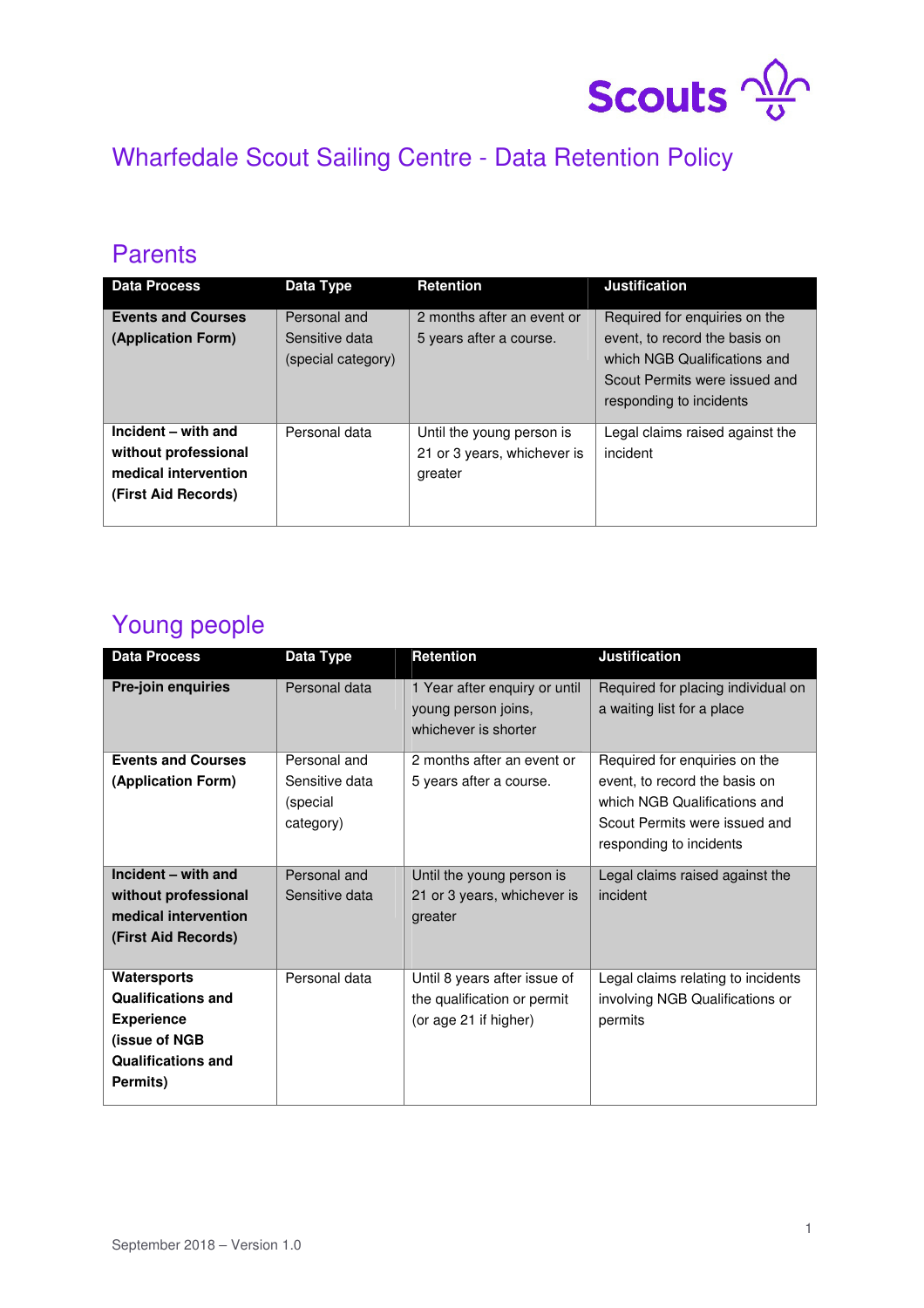

# Adult volunteers

| <b>Data Process</b>                                                                                                     | Data Type                                            | <b>Retention</b>                                                                                                 | <b>Justification</b>                                                                                                                                       |
|-------------------------------------------------------------------------------------------------------------------------|------------------------------------------------------|------------------------------------------------------------------------------------------------------------------|------------------------------------------------------------------------------------------------------------------------------------------------------------|
| Pre-join enquiries                                                                                                      | Personal data                                        | 1 Year after enquiry or until<br>adult volunteer joins                                                           | Required for placing individual<br>on a waiting list pending DBS<br>checks/appointment interviews<br>etc                                                   |
| Joining<br>(Application Form)                                                                                           | Personal and<br>Sensitive data<br>(special category) | 2 Years after the adult<br>volunteer leaves                                                                      | Required for enquiries on<br>membership and health issues                                                                                                  |
| <b>Adult Information Form</b>                                                                                           | Personal and<br>Sensitive data<br>(special category) | 12 months or until approval<br>checks and "Getting<br>started" training is<br>complete, whichever is<br>shortest | Required to assist in the<br>appointment process                                                                                                           |
| <b>Identity Checking Form</b>                                                                                           | Personal data                                        | Until ID data has been<br>submitted to DBS/PVG and<br>the vetting process is<br>complete                         | Required to verify that the<br>identity has been checked.                                                                                                  |
| <b>Events and courses</b><br>(Application Form)                                                                         | Personal and<br>Sensitive data<br>(special category) | 2 months after an event or<br>5 years after a course.                                                            | Required for enquiries on the<br>event, to record the basis on<br>which NGB Qualifications and<br>Scout Permits were issued and<br>responding to incidents |
| Safeguarding                                                                                                            | NA - See TSA<br>Safeguarding<br>policy               | NA - See TSA<br>Safeguarding policy                                                                              | NA - See TSA Safeguarding<br>policy                                                                                                                        |
| Incident - with and<br>without professional<br>medical intervention<br>(First Aid Records)                              | Personal and<br>Sensitive data                       | Until the adult volunteer is<br>21 or 3 years, whichever is<br>greater                                           | Legal claims raised against the<br>incident                                                                                                                |
| <b>Training records</b>                                                                                                 | Personal data                                        | 2 Years after the young<br>person leaves                                                                         | Required for any re-joins to<br>connect them back to their<br>training records                                                                             |
| <b>Appointments</b><br><b>Advisory Committee</b><br>notes                                                               | Personal data                                        | 18 months                                                                                                        | Required to review any training<br>needs of adult volunteers                                                                                               |
| Watersports<br><b>Qualifications and</b><br><b>Experience</b><br>(issue of NGB<br><b>Qualifications and</b><br>Permits) | Personal data                                        | Until 8 years after issue of<br>the qualification or permit<br>(or age 21 if higher)                             | Legal claims relating to incidents<br>involving NGB Qualifications or<br>permits                                                                           |